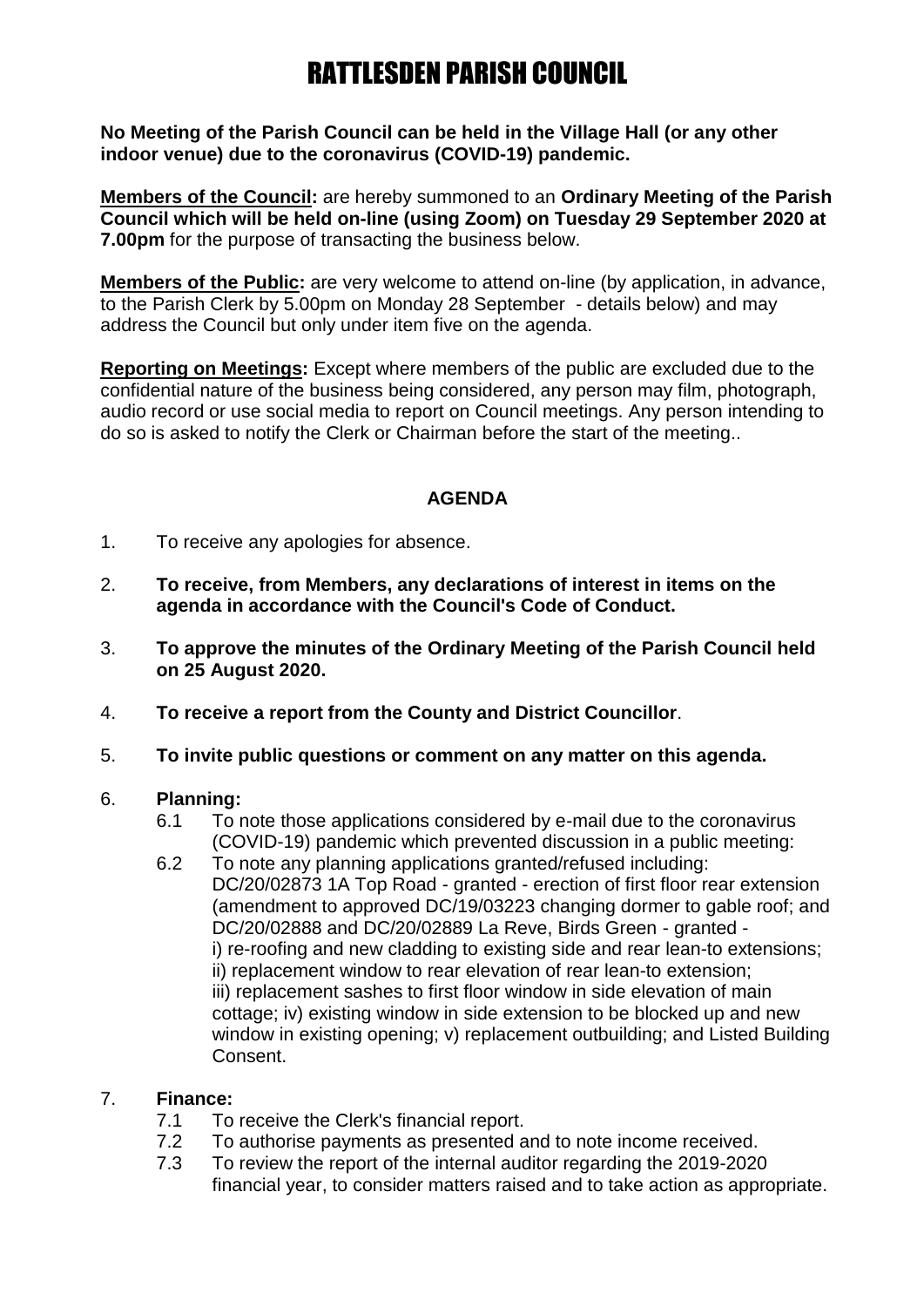# RATTLESDEN PARISH COUNCIL

7.4 To approve the adoption of the newly-agreed NJC pay scales, as contractually applicable to the Council post of Clerk, to be applied from 1 April 2020 and the resultant salary implication (increase of 37p per hour).

### 8. **Matters to be brought to the attention of the Council either for information or for inclusion on the agenda of a future Ordinary Meeting.**

### 9. **Next Meeting:**

Subject to confirmation (i.e. any change in the situation concerning the pandemic) to note that the next Ordinary Meeting of the Parish Council is scheduled for Tuesday 27 October in the Village Hall beginning at 7.30pm.

Alece

Parish Clerk: Doug Reed, Proper Officer of the Council Address: Second Thoughts, Church Road, Elmswell IP30 9DY Tel: 07843850018 E-mail: [rattlesdenpc@live.co.uk](mailto:rattlesdenpc@live.co.uk)

Published: 22 September 2020